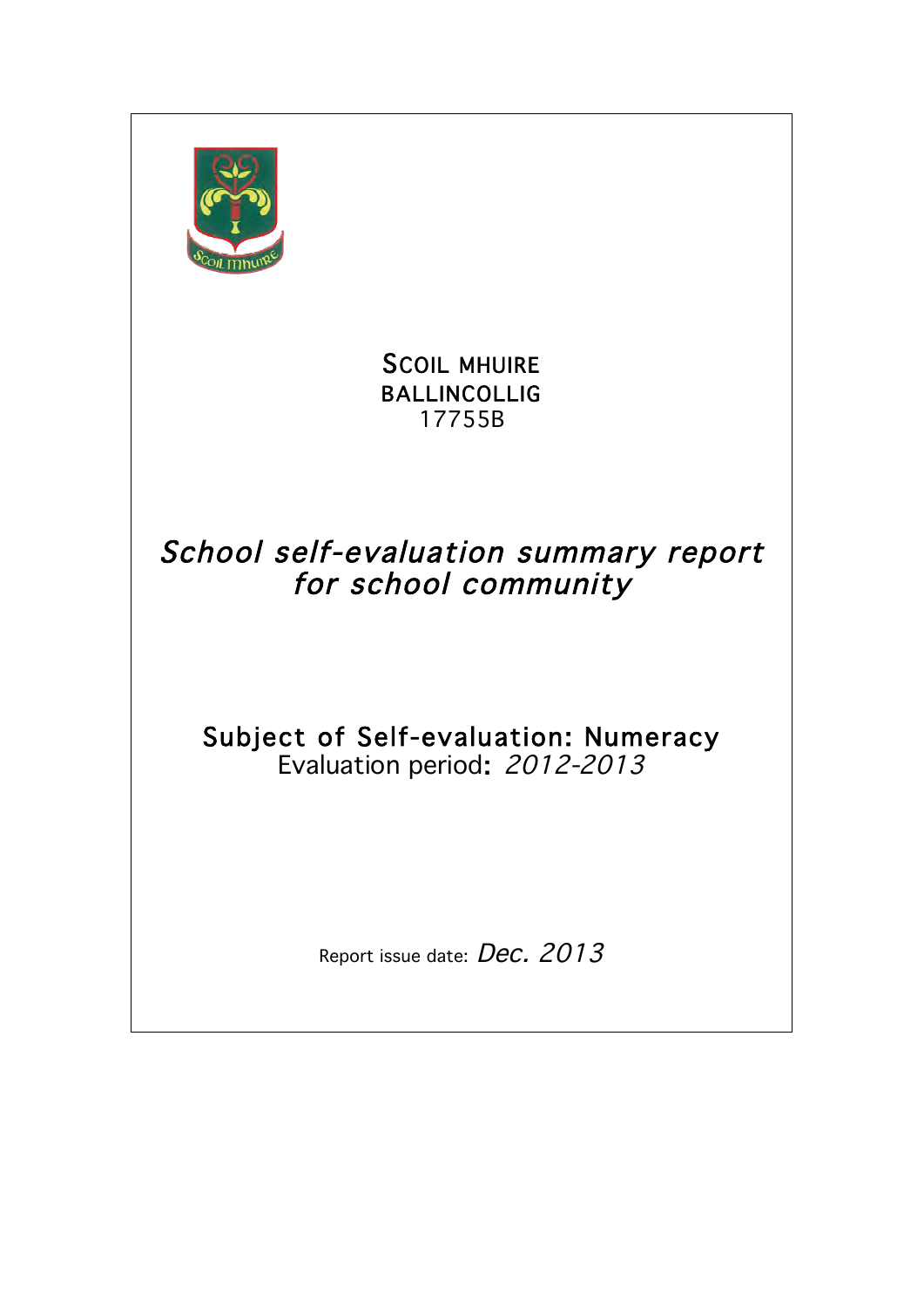### Summary School Self-Evaluation Report

1. Introduction<br>Our school is a vertical girls' primary school with 409 pupils on roll. There are 21 teachers in the school (including 15 class teachers, 5 Support teachers and an administrative principal). Our attendance levels are very good with approximately 12.5% of pupils having full attendance in any school year. For more information on how we intend to improve our pupils' learning, please see our School Improvement Plan which is available on the website with this report.

#### 1.1 The focus of the evaluation

We undertook a school self-evaluation of teaching and learning as part of the national School Self Evaluation process, beginning during the school year 2012-'13. We evaluated Numeracy. We chose this because we felt that our pupils could improve their learning outcomes in this area.

This report summarises the strengths that were identified and the areas that have been prioritised for improvement.

2. Summary of school self-evaluation findings<br>We collected information from parents, pupils and teachers in preparing this report. We looked at how well our pupils were doing in Maths (analysis of test data). We also interviewed representative pupils. We took part in a pilot study in conjunction with Mary Immaculate College, Limerick called DASS (Data Analysis System for Schools). We carried out a pilot 'take home Maths games' project as part of a 'Forbairt' Leadership programme undertaken by the Principal and Deputy. Several 'Croke Park hours' were given to SCOT (Strengths, Concerns, Opportunities, Threats) analyses by staff in the area of Numeracy.

2.1 Using the above evaluative tools, we found that our school has strengths in the following areas of Maths:

#### **Strengths**

Pupils perform above the national norm in standardized Maths tests (SIGMA T); Generally, pupils like Maths;

Parents are aware of their children's progress in Maths and are happy to be involved in their children's Maths (Parents' Questionnaires).

2.2 We have decided to prioritise the following areas for development:

#### Areas for development

Explicit teaching of problem-solving in Maths; Expansion of Maths games projects involving 'take home' games; Ensuring the same language is used by all staff for subtraction, multiplication & division.

We have decided to prioritise these areas because:

- (i) pupils were performing relatively better in non problem-solving areas of the standardized tests (what we call Strand Skills) than in problemsolving. Scores in problem solving, though above the national norm, lagged behind scores in Strand Skills.
- (ii) the pilot Maths games project (see 2 above) was very successful and was worth extending.
- (iii) staff find that the more uniform the language/terminology used by all when doing subtraction, multiplication & division, the easier it is for learners.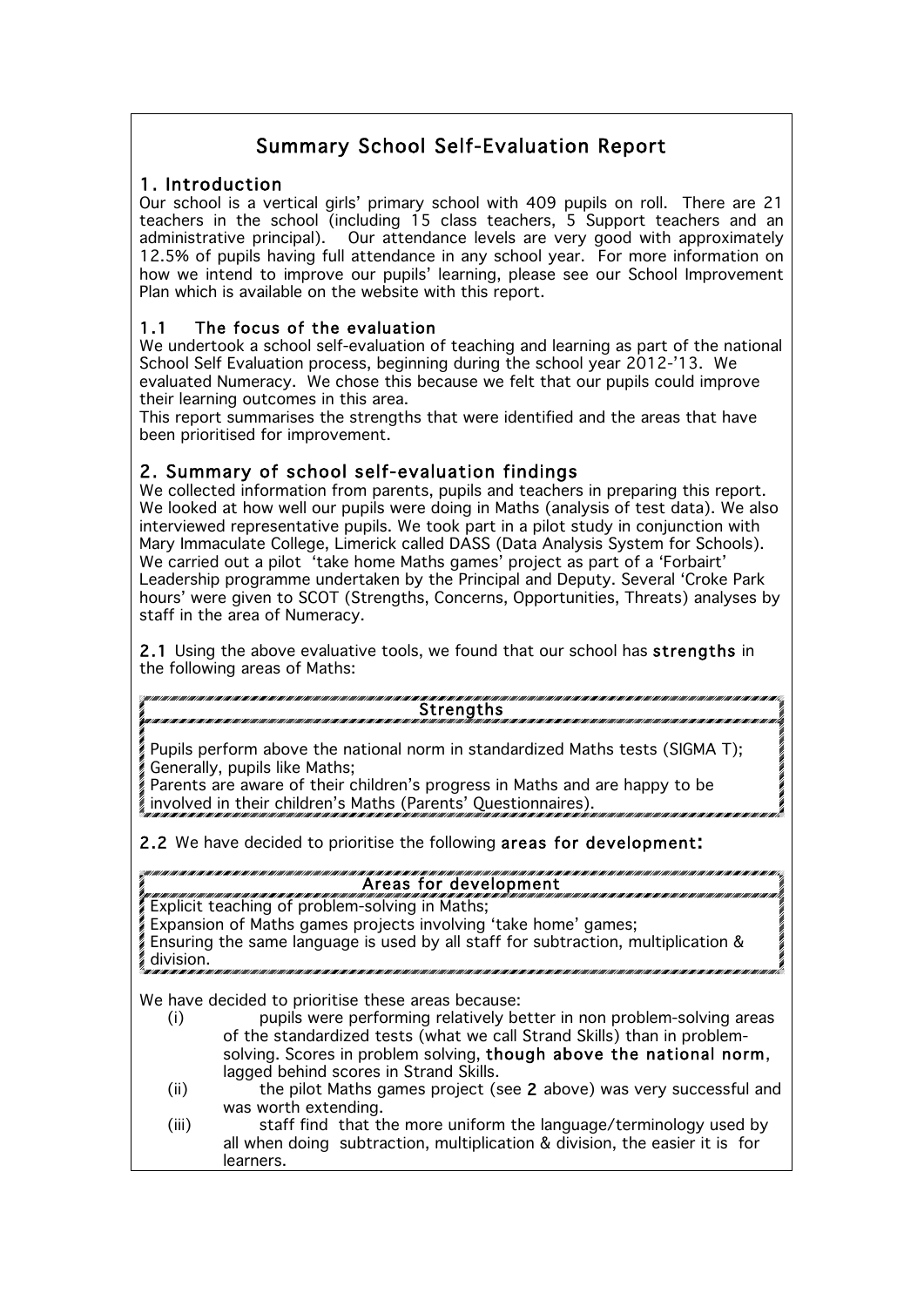

**SCOIL MHUIRE** BALLINCOLLIG 17755B

# School Improvement Plan **Numeracy**

Period: 2013-2016

Plan issue date: Dec 2013

Summary School Improvement Plan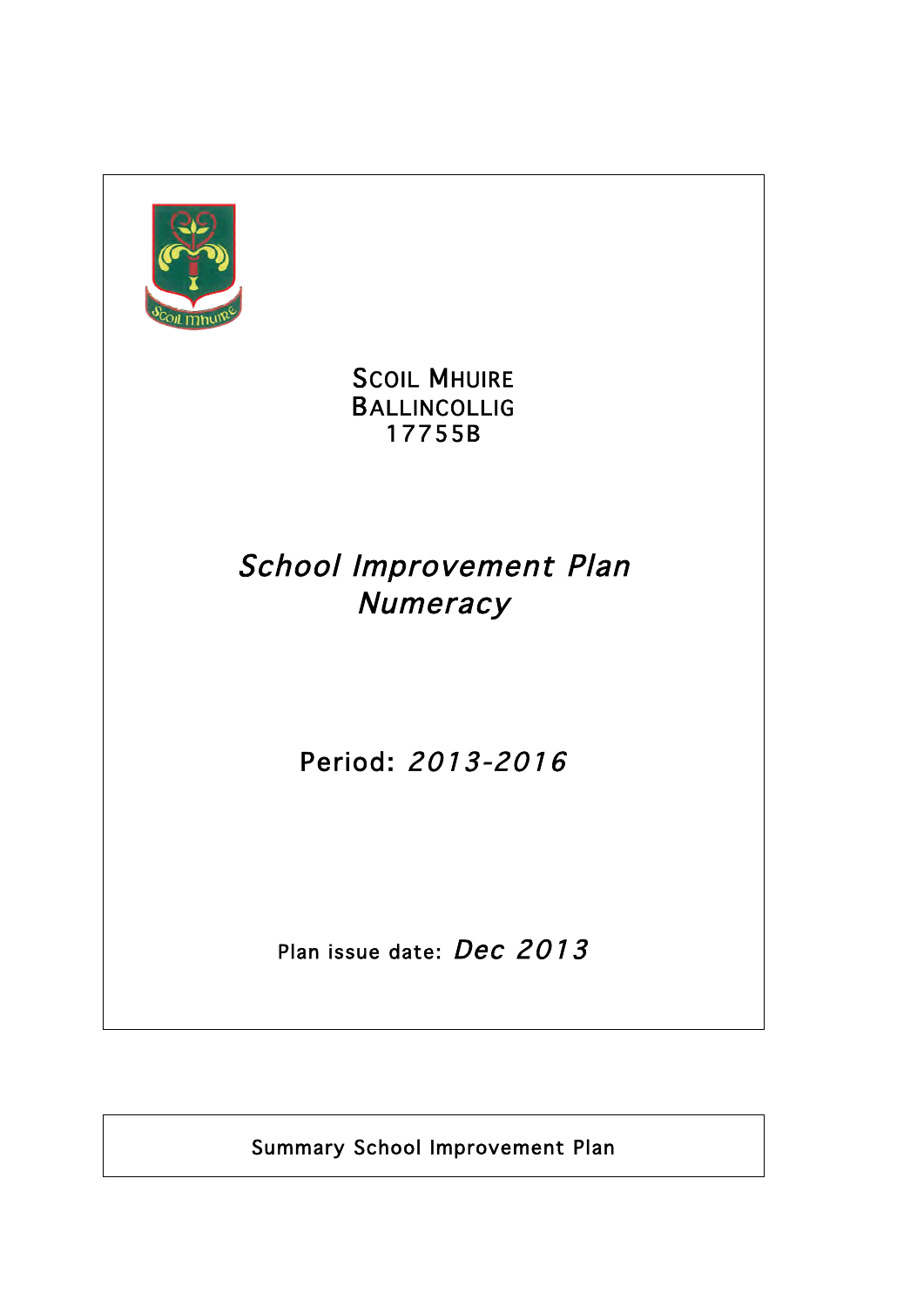#### 1. Introduction

#### 1.1 The focus of the evaluation

As part of our ongoing work in the school, we conducted a school self-evaluation of teaching and learning during 2012 & 2013. We evaluated Numeracy. For more information on how the evaluation took place, please see our School Self-Evaluation Report which is available on the website with this report.

This school improvement plan sets out the actions that we will undertake in the school over the next three years in Numeracy. The main purpose of these actions is to improve our pupils' learning.

#### 2. Summary of school self-evaluation findings

2.1 Our school has strengths in the following areas:

Strengths

Pupils perform above the national norm in standardized Maths tests (SIGMA T); Generally, pupils like Maths;

Parents are aware of their children's progress in Maths and are happy to be involved in their children's Maths (Parents' Questionnaires).

We know this because we consulted with pupils, parents & teachers and examined test results and other information in the school.

2.2 Our school has decided to prioritise the following areas of development:

#### Areas for development

Explicit teaching of problem-solving in Maths;

Organizing Maths games projects involving 'take home' Maths games; Ensuring uniformity of language/terminology for the teaching & learning of subtraction, multiplication & division.

The above areas were prioritised following analysis of school self-evaluation data.

2.3 Our school has set the following targets for improvement which are related to pupils' achievement and has identified the following actions which will help in achieving those targets over the next three years.

| <b>Targets for Improvement</b> |                                                                                                                                                                                                                                | Action |                                                                                                                                                                                  |
|--------------------------------|--------------------------------------------------------------------------------------------------------------------------------------------------------------------------------------------------------------------------------|--------|----------------------------------------------------------------------------------------------------------------------------------------------------------------------------------|
|                                | The average standard score<br>in Maths problem-solving in<br>the school will be as high as<br>our average standard score<br>in non problem-solving areas<br>of Maths (all results will<br>remain above the national<br>norms). |        | Explicit teaching of<br>problem-solving strategies;<br>putting together problem-<br>solving packs for classes &<br>CPD (Continuous<br>Professional Development)<br>for teachers. |
| (ii)                           | By 2016 all pupils from<br>Senior Infants to Fifth will<br>complete a 6 week Maths<br>'take home' games project<br>as part of their year's worl                                                                                | (ii)   | Games will be sourced<br>or designed and games<br>packs will be created for the<br>designated classes.                                                                           |